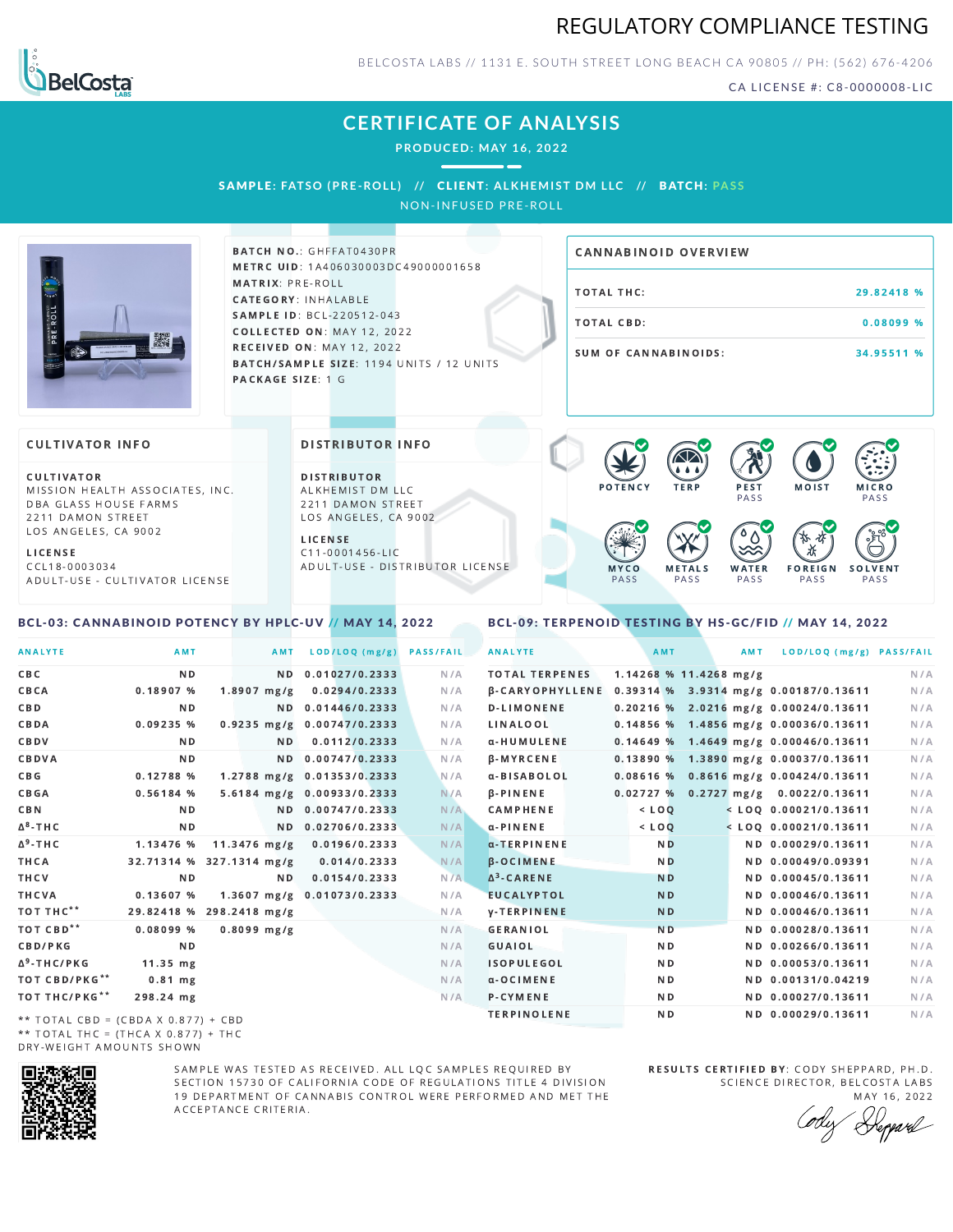# REGULATORY COMPLIANCE TESTING

#### <span id="page-1-0"></span>BCL-13: PESTICIDE TESTING BY GC/MS // MAY 15, 2022

| <b>ANALYTE</b>         | LIMIT         | AMT (µg/g)     | LOD/LOQ (µg/g)  | <b>PASS/FAIL</b> |
|------------------------|---------------|----------------|-----------------|------------------|
| <b>CAPTAN</b>          | $0.7 \mu g/g$ | N <sub>D</sub> | 0.03108/0.09411 | <b>PASS</b>      |
| CHLORDANE              | Any amt       | N D            |                 | <b>PASS</b>      |
| <b>CHLORDANE CIS</b>   |               | ND.            | 0.01099/0.03332 | N/A              |
| <b>CHLORDANE TRANS</b> |               | N <sub>D</sub> | 0.01052/0.03178 | N/A              |
| <b>CHLORFENAPYR</b>    | Any amt       | N D            | 0.02369/0.07172 | <b>PASS</b>      |

| <b>ANALYTE</b>                      | LIMIT         | AMT (µg/g) | LOD/LOQ (µg/g)  | <b>PASS/FAIL</b> |
|-------------------------------------|---------------|------------|-----------------|------------------|
| <b>CHLORPYRIFOS</b>                 | Any amt       | N D        | 0.01105/0.03356 | <b>PASS</b>      |
| <b>DICHLORVOS</b>                   | Any amt       | N D        | 0.01164/0.03527 | <b>PASS</b>      |
| <b>METHYL PARATHION</b>             | Any amt       | ND.        | 0.01335/0.04047 | PASS             |
| PENTACHLORONI-<br><b>TROBENZENE</b> | $0.1 \mu g/g$ | ND.        | 0.01388/0.04212 | <b>PASS</b>      |
|                                     |               |            |                 |                  |

## BCL-05: RESIDUAL PESTICIDE ANALYSIS BY LC-MS/MS ESI // MAY 15, 2022

| <b>ANALYTE</b>             |               | LIMIT AMT $(\mu g/g)$ | LOD/LOQ (µg/g) | <b>PASS/FAIL</b> | <b>ANALYTE</b>          | LIMIT AMT (µg/g) |     | LOD/LOQ (µg/g) PASS/FAIL |      |
|----------------------------|---------------|-----------------------|----------------|------------------|-------------------------|------------------|-----|--------------------------|------|
| ABAMECTIN                  | $0.1 \mu g/g$ | N D                   | 0.01153/0.04   | PASS             | <b>METALAXYL</b>        | $2 \mu g/g$      | N D | 0.00503/0.02             | PASS |
| <b>ACEPHATE</b>            | $0.1 \mu g/g$ | N D                   | 0.00368/0.02   | PASS             | <b>METHIOCARB</b>       | Any amt          | N D | 0.00503/0.02             | PASS |
| ACEQUINOCYL                | $0.1 \mu g/g$ | N D                   | 0.00417/0.02   | PASS             | METHOMYL                | $1 \mu g/g$      | N D | 0.00494/0.02             | PASS |
| ACETAMIPRID                | $0.1 \mu g/g$ | N D                   | 0.00464/0.02   | PASS             | <b>MEVINPHOS</b>        | Any amt          | N D |                          | PASS |
| <b>ALDICARB</b>            | Any amt       | N D                   | 0.01109/0.04   | <b>PASS</b>      | <b>MEVINPHOSI</b>       |                  | N D | 0.00163/0.0084           | N/A  |
| AZOXYSTROBIN               | $0.1 \mu g/g$ | N D                   | 0.00639/0.02   | PASS             | <b>MEVINPHOS II</b>     |                  | N D | 0.00542/0.0316           | N/A  |
| <b>BIFENAZATE</b>          | $0.1 \mu g/g$ | N D                   | 0.00355/0.02   | PASS             | <b>MYCLOBUTANIL</b>     | $0.1 \mu g/g$    | N D | 0.00867/0.04             | PASS |
| <b>BIFENTHRIN</b>          | $3 \mu g/g$   | N D                   | 0.00473/0.04   | PASS             | <b>NALED</b>            | $0.1 \mu g/g$    | N D | 0.00328/0.02             | PASS |
| <b>BOSCALID</b>            | $0.1 \mu g/g$ | N D                   | 0.00494/0.02   | PASS             | OXAMYL                  | $0.5 \mu g/g$    | N D | 0.00455/0.02             | PASS |
| CARBARYL                   | $0.5 \mu g/g$ | N D                   | 0.00295/0.02   | PASS             | PACLOBUTRAZOL           | Any amt          | N D | 0.00714/0.04             | PASS |
| CARBOFURAN                 | Any amt       | N D                   | 0.00613/0.02   | PASS             | PERMETHRIN              | $0.5 \mu g/g$    | N D |                          | PASS |
| CHLORANTRANIL-             | $10 \mu g/g$  | N D                   | 0.00697/0.04   | PASS             | PERMETHRIN CIS          |                  | N D | 0.00237/0.0082           | N/A  |
| IPROLE                     |               |                       |                |                  | PERMETHRIN TRANS        |                  |     | ND 0.00245/0.0118        | N/A  |
| <b>CLOFENTEZINE</b>        | $0.1 \mu g/g$ | ND.                   | 0.0054/0.02    | PASS             | <b>PHOSMET</b>          | $0.1 \mu g/g$    | N D | 0.0043/0.02              | PASS |
| COUMAPHOS                  | Any amt       | N D                   | 0.00215/0.02   | <b>PASS</b>      | PIPERONYLBUTO-          | $3 \mu g/g$      | N D | 0.00247/0.02             | PASS |
| CYFLUTHRIN                 | $2 \mu g/g$   | ND.                   | 0.05508/0.2    | PASS             | XIDE                    |                  |     |                          |      |
| CYPERMETHRIN               | $1 \mu g/g$   | N D                   | 0.00556/0.04   | PASS             | <b>PRALLETHRIN</b>      | $0.1 \mu g/g$    | N D | 0.00392/0.02             | PASS |
| <b>DAMINOZIDE</b>          | Any amt       | N D                   | 0.00227/0.04   | PASS             | PROPICONAZOLE           | $0.1 \mu g/g$    | N D | 0.0024/0.02              | PASS |
| <b>DIAZINON</b>            | $0.1 \mu g/g$ | N D                   | 0.00487/0.02   | <b>PASS</b>      | PROPOXUR                | Any amt          | N D | 0.00374/0.02             | PASS |
| <b>DIMETHOATE</b>          | Any amt       | N D                   | 0.00354/0.02   | PASS             | <b>PYRETHRINS</b>       | $0.5 \mu g/g$    | N D |                          | PASS |
| <b>DIMETHOMORPH</b>        | $2 \mu g/g$   | N D                   |                | PASS             | PYRETHRINS PYRETHRIN I  |                  | ND. | 0.00726/0.04             | N/A  |
| <b>DIMETHOMORPH I</b>      |               | N D                   | 0.00109/0.0078 | N/A              | PYRETHRINS PYRETHRIN II |                  |     | ND 0.00754/0.02284       | N/A  |
| <b>DIMETHOMORPH II</b>     |               | N D                   | 0.0015/0.0122  | N/A              | <b>PYRIDABEN</b>        | $0.1 \mu g/g$    | N D | 0.0034/0.02              | PASS |
| <b>ETHOPROPHOS</b>         | Any amt       | N D                   | 0.0041/0.02    | <b>PASS</b>      | <b>SPINETORAM</b>       | $0.1 \mu g/g$    | N D |                          | PASS |
| <b>ETOFENPROX</b>          | Any amt       | N D                   | 0.00274/0.02   | <b>PASS</b>      | <b>SPINETORAM J</b>     |                  | N D | 0.00329/0.016            | N/A  |
| ETOXAZOLE                  | $0.1 \mu g/g$ | N D                   | 0.00385/0.02   | <b>PASS</b>      | <b>SPINETORAM L</b>     |                  | ND  | 0.00157/0.016            | N/A  |
| <b>FENHEXAMID</b>          | $0.1 \mu g/g$ | N D                   | 0.01055/0.02   | <b>PASS</b>      | SPINOSAD                | $0.1 \mu g/g$    | N D |                          | PASS |
| <b>FENOXYCARB</b>          | Any amt       | N D                   | 0.00175/0.02   | PASS             | SPINOSAD A              |                  |     | ND 0.00205/0.01438       | N/A  |
| <b>FENPYROXIMATE</b>       | $0.1 \mu g/g$ | N D                   | 0.00481/0.02   | PASS             | SPINOSAD D              |                  |     | ND 0.00104/0.00498       | N/A  |
| <b>FIPRONIL</b>            | Any amt       | N D                   | 0.00478/0.02   | PASS             | <b>SPIROMESIFEN</b>     | $0.1 \mu g/g$    | N D | 0.00944/0.04             | PASS |
| <b>FLONICAMID</b>          | $0.1 \mu g/g$ | N D                   | 0.00398/0.02   | PASS             | <b>SPIROTETRAMAT</b>    | $0.1 \mu g/g$    | N D | 0.00208/0.02             | PASS |
| FLUDIOXONIL                | $0.1 \mu g/g$ | N D                   | 0.01369/0.04   | PASS             | <b>SPIROXAMINE</b>      | Any amt          | N D | 0.00344/0.02             | PASS |
| HEXYTHIAZOX                | $0.1 \mu g/g$ | N D                   | 0.00297/0.02   | PASS             | <b>TEBUCONAZOLE</b>     | $0.1 \mu g/g$    | N D | 0.00816/0.04             | PASS |
| IMAZALIL                   | Any amt       | N D                   | 0.0056/0.02    | PASS             | <b>THIACLOPRID</b>      | Any amt          | N D | 0.0039/0.02              | PASS |
| IMIDACLOPRID               | $5 \mu g/g$   | N D                   | 0.00645/0.02   | PASS             | <b>THIAMETHOXAM</b>     | $5 \mu g/g$      | N D | 0.00358/0.02             | PASS |
| <b>KRESOXIM-</b><br>METHYL | $0.1 \mu g/g$ | N D                   | 0.00339/0.02   | PASS             | TRIFLOXYSTROB-<br>ΙN    | $0.1 \mu g/g$    | N D | 0.00421/0.02             | PASS |